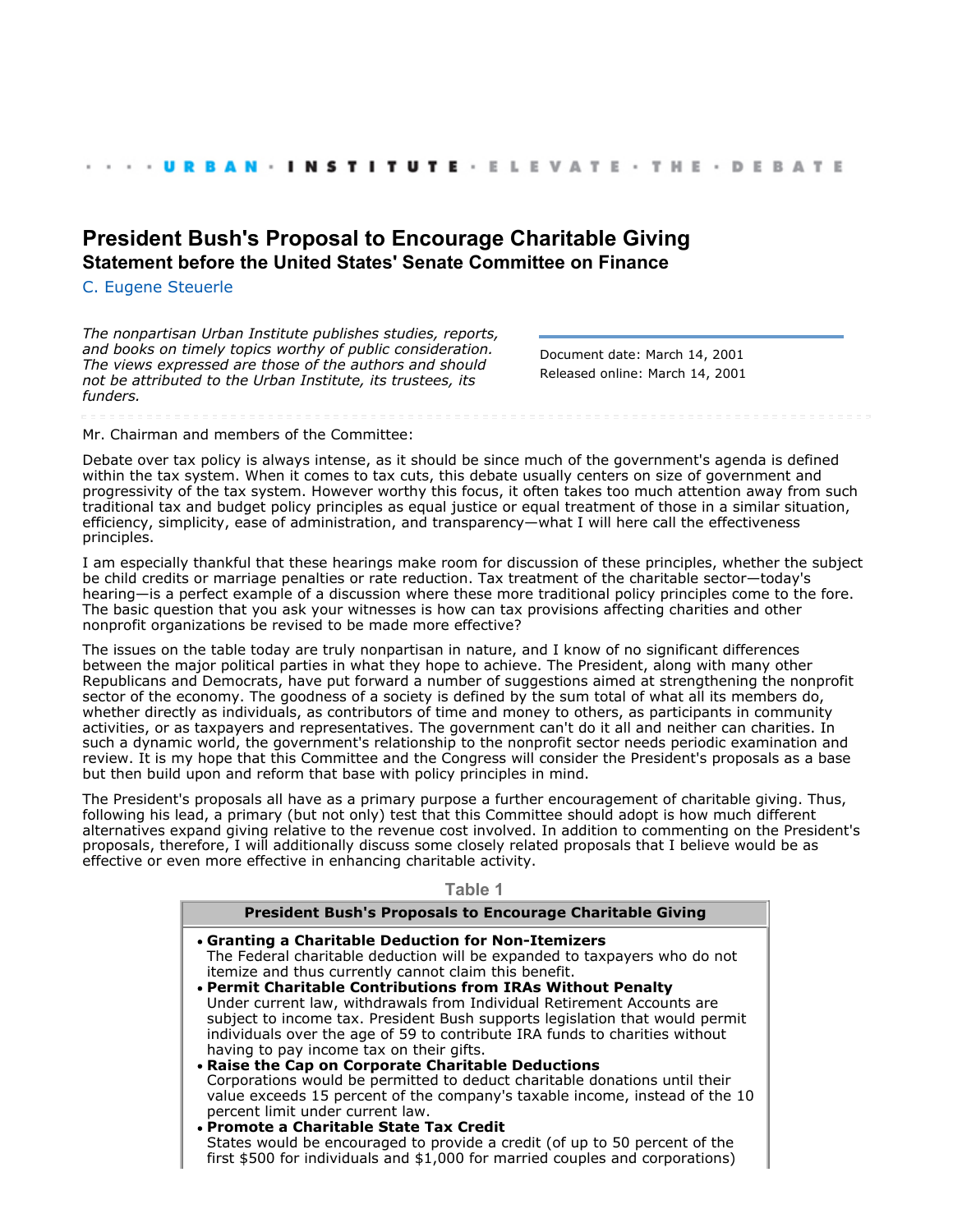against state income or other taxes for contributions to charities addressing poverty and its impact. States would be given the flexibility to offset the costs of a charitable state tax credit by using money from the Temporary Assistance to Needy Families (TANF) program.

**Adopt a deduction that is the same for non-itemizers and itemizers alike.** The President currently suggests adopting a deduction for non-itemizers, but the Administration has not suggested that a floor would be required. (A floor provides a base under which deductions would not be allowed.) For some complicated but very important reasons, I believe that it is crucial to adopt a floor and that this floor be the same for itemizers and non-itemizers alike. The goal is to expand the potential availability of a deduction to all taxpayers, but in a way that most clearly increases giving per dollar of revenue cost but does not add significantly to taxpayer and IRS administrative and compliance costs. Here, roughly speaking, is the logic that leads me to support a common floor:

- **Step One:** IRS cannot accurately monitor small amounts of contributions. With elimination of the standard deduction, this implies that the Congress—either this year or in the future—would likely consider putting some floor under contributions before they would be deductible to non-itemizers. Fortunately, a floor significantly increases the amount of giving relative to the revenue cost.<sup>1</sup> With a floor, the incentive is more likely to be confined to extra giving rather than that giving that would take place no matter what the incentive. For someone giving away over \$200 already, a contributions' deduction on the first \$200 provides almost no incentive.
- **Step Two:** Creation of a different floor for non-itemizers than for itemizers would create a large amount of taxpayer confusion[.2](#page-2-1) Deductions would pop up in two different places on the tax return, and the decision over which place was optimal would require a number of calculations. One could no longer add up itemizable deductions and compare them to the standard deduction, but, instead, one would have to compare remaining itemizable deductions plus charitable gifts with no floor to itemized deductions excluding charitable gifts plus charitable gifts less a floor. In addition, for some taxpayers, issues such as the phase-out of itemized deductions would affect where it was optimal to deduct.
- **Step Three:** A common floor for itemizers and non-itemizers removes this complexity. It also encourages a greater level of giving per dollar of revenue cost. For instance, a \$150 floor under all taxpayers would likely raise more charitable gifts than a revenue-neutral floor—say, \$400—under non-itemizers alone.
- **Step Four:** In patchwork tax reduction bills, the pretense often is that every provision only grants benefits to taxpayers. A small floor extended to itemizers by itself raises taxes for some taxpayers even though for almost all of them rate reduction and child credits would more than offset this minor decrease in tax benefits. Moreover, the costs of not adopting a common floor are not trivial: taxpayer reaction against a more confusing tax return and charitable contributors reaction against the increase in cheating that would arise.

**Stop phasing out itemized deductions of charitable contributions.** Although this reform technically is not part of the President's proposal to have a non-itemizer deduction, it would fall out almost automatically if a common floor (including no floor) on itemizers and non-itemizers were adopted. Everyone would take their deductions somewhere other than on the itemized deduction schedule, so that folding these deductions back into the phase-out would be complicated and appear somewhat silly. The current rule most penalizes those who give away a great deal and it is mainly a backdoor tax rate increase. It should be abandoned.

**Consider proposals to remove limits on charitable contributions, such as the President's IRA proposal.** The President has suggested allowing money to be paid directly out of IRA accounts without having to be declared first as income subject to tax and then deducted. I myself have suggested that lottery winners ought to be given a brief period when they can give away as much as 100 percent of their winnings in the same manner. (Right now they are penalized for not engaging in a legal commitment to share their lottery winnings at the time the ticket is purchased but before they have won —an almost impossible condition given the odds of winning and the cost of such a legal transaction relative to the cost of a ticket.) The simplification of these proposals almost surely would increase charitable giving and would likely lead both mutual funds and state lotteries to advertise the availability of these types of options.

Whatever rule is adopted, there should be at least one line on the individual tax return reporting gifts made in any exceptional way, as well as a box on the 1099 sent to taxpayers and the IRS by retirement plans. Only in that way will the IRS and the Congress be able to monitor well exactly what is happening here over time.

This selective approach, however, does raise some unresolved issues. One is when to allow such exceptions and when not to allow them. For example, if IRA withdrawals are allowed, why not also apply the same treatment to 401(k) plans, stock bonus plans, and other retirement vehicles? Another is that giving out of an IRA would have a different effect on the measure of adjusted gross income (AGI) than would other charitable contributions. Since many other provisions in the Tax Code are tied to AGI, this could complicate planning. On the other hand, giving out of an IRA might be much easier to manage than more complicated charitable trusts, since a taxpayer could simply designate some percentage of annual withdrawals to go to charity.

**Raise and simplify the various limits on charitable contributions that can be made as a percentage of income, such as the President's proposal for corporate contributions**. There seems to be no significant reason for limiting corporate giving to 10 percent of income. For moderate and middle-income individual taxpayers, in addition, one could consider removing the various individual limits (50 percent for all giving, lesser amounts for giving to foundations and for giving appreciated property). The goal here is to both simplify and enhance charitable giving. The limit on giving to foundations ought simply to be folded into whatever overall limit applies to giving in general; this separate limit for foundations has a tortuous history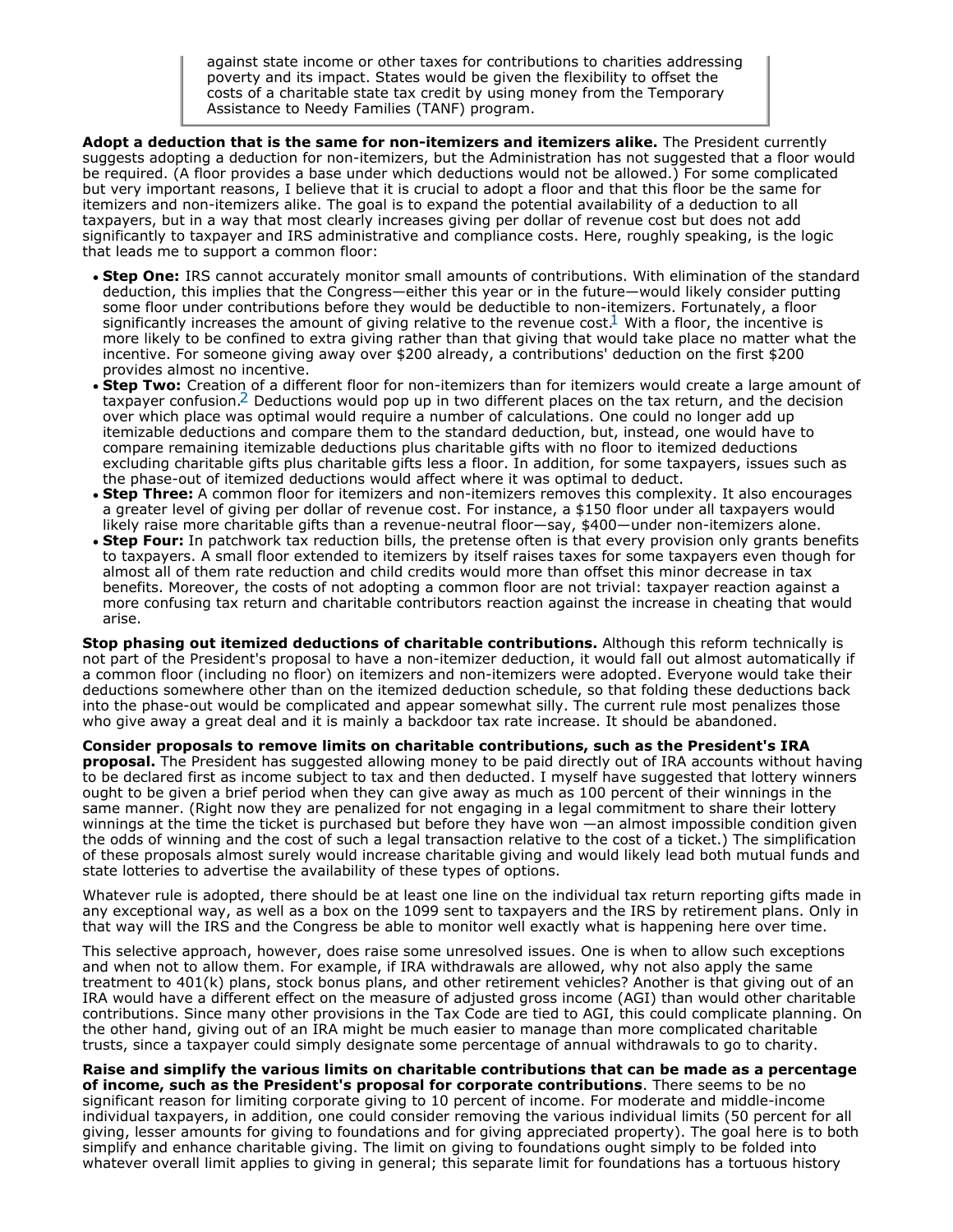that has little to do with present circumstances of foundation.

**Begin studies now on proposals to allow credits for contributions to organizations that serve the poor.** The President's proposal really is a welfare rather than tax proposal and could be revised by the time that welfare or TANF bills come along. The proposal allows states to spend TANF money on charitable credits serving low-income individuals. It attempts to address worthy goals—encouraging giving to charities serving the poor and using a "market-like" test of individual contributions to see where some government subsidy ought to be provided.

To be sure, a number of difficult details need to be worked out: how to certify eligible charities; how taxpayers can identify eligible charities; whether one type of charity should be favored over another in the tax system; whether the particular caps suggested would tend to reduce, rather than increase, the net amount of funds available to the poor; how much of the charitable incentive would simply encourage givers to switch from one type of charity to another; and whether funds allocated through this type of "market test" would be too confined to particular segments of poor individuals who happened to live near the charities involved.

There may be ways to get around some of these problems, and it is not clear that this needs to be a tax rather than spending provision. For instance, states could be encouraged to pass through assistance dollars to charities that both certify higher levels of individual contributions for helping the poor and are open to serving broad segments of the poor. In any case, study should begin now rather than waiting until the welfare bills come up and it's too late to craft alternatives efficiently.

In addition to these refined versions of the President's proposals, I very much hope that you will also consider a number of other related alternatives.

**Allow deductions to be given until April 15 or the filing of a tax return.** This is the same rule that applies to Individual Retirement and Keogh plans. Imagine a company deciding to advertise a sale except when the purchase was taking place. If the tax system is to encourage giving, then the best time to advertise is when people are filling out their tax returns or their tax preparer is looking for additional ways to save them taxes. The long-term cost of this extension would be only a fraction of whatever increase in charitable giving might result since there is almost no cost unless giving goes up. Therefore, it would be one of the most effective measures that could be adopted in terms of induced charitable giving per dollar of revenue cost. To deal with some enforcement issues, however, this April 15 allowance might be allowed only for contributions where there is some paper back-up, as is done with IRA contributions.

**Reduce and dramatically simplify the excise tax on foundations.** This tax raises far more than is needed to meet its intended Congressional purpose—to support IRS costs of monitoring the nonprofit sector. The current design discourages payouts today because they can increase future excise taxes (which are higher when giving tomorrow does not exceed giving today).<sup>3</sup> Moreover, whatever Congress gives back here will automatically be paid out the public in the form of greater charitable activity—thus meeting the primary test for effectiveness outlined above.

**Devote more IRS resources to helping the public monitor the charitable sector.** The exempt organization function traditionally has been treated as an unwanted step-child of the IRS because it brings in almost no revenue. (As noted, moreover, only a fraction of the foundation tax is actually spent by the IRS monitoring the nonprofit sector). Today, however, there is an unusual opportunity that derives from a large confluence of charitable sector groups, researchers, states attorneys general, and private sector information firms who are united in trying to allow electronic filing of tax forms, such as the 990 and 990 PF. They believe electronic filing will: (1) improve compliance by charities; (2) lead to better monitoring of the sector by the public; (3) help states attorneys general catch non-tax abuses; and (4) make it easier to make charitable donations over the Web and to reduce the paperwork exchange among charities (e.g., by foundations needing information on grantees). It also makes the IRS' job easier. Although the IRS is trying to help, it is hampered by the lack of resources. Congressional backing here—even if only a statement of Congressional intent—could add to the momentum toward producing a more vibrant nonprofit sector.

**Change the foundation payout rule so that it does not encourage giving in a pro-cyclical manner.** Whether the average rate of payout needs to be higher or lower over time is not the issue here. Rather, just as the stock market bubble caused grants to rise dramatically over the past few years, a recession and a bursting bubble now make it very possible that these grants will fall dramatically. If so, foundation grant-making would drop when it is needed the most. Revisions to this formula that would reduce this pro-cyclical effect need to be considered.

In summary, the tax system can be reformed in a way that adheres to fundamental principles of tax and budget policy. The thrust of my suggestions here is to maximize the amount of charitable giving in society for whatever revenue cost the Congress picks. My suggestions also try to minimize or reduce tax filing costs for taxpayers and deal with legitimate concerns about tax compliance and enforcement. Finally, I hope that this Committee will give these types of proposals priority in the tax bill: compared with one dollar of simple tax reduction, one dollar spent on many of these proposals has the *added* benefit of increasing charitable giving or grantmaking.

**Notes**

<span id="page-2-1"></span><span id="page-2-0"></span>1. See Cordes, et al.